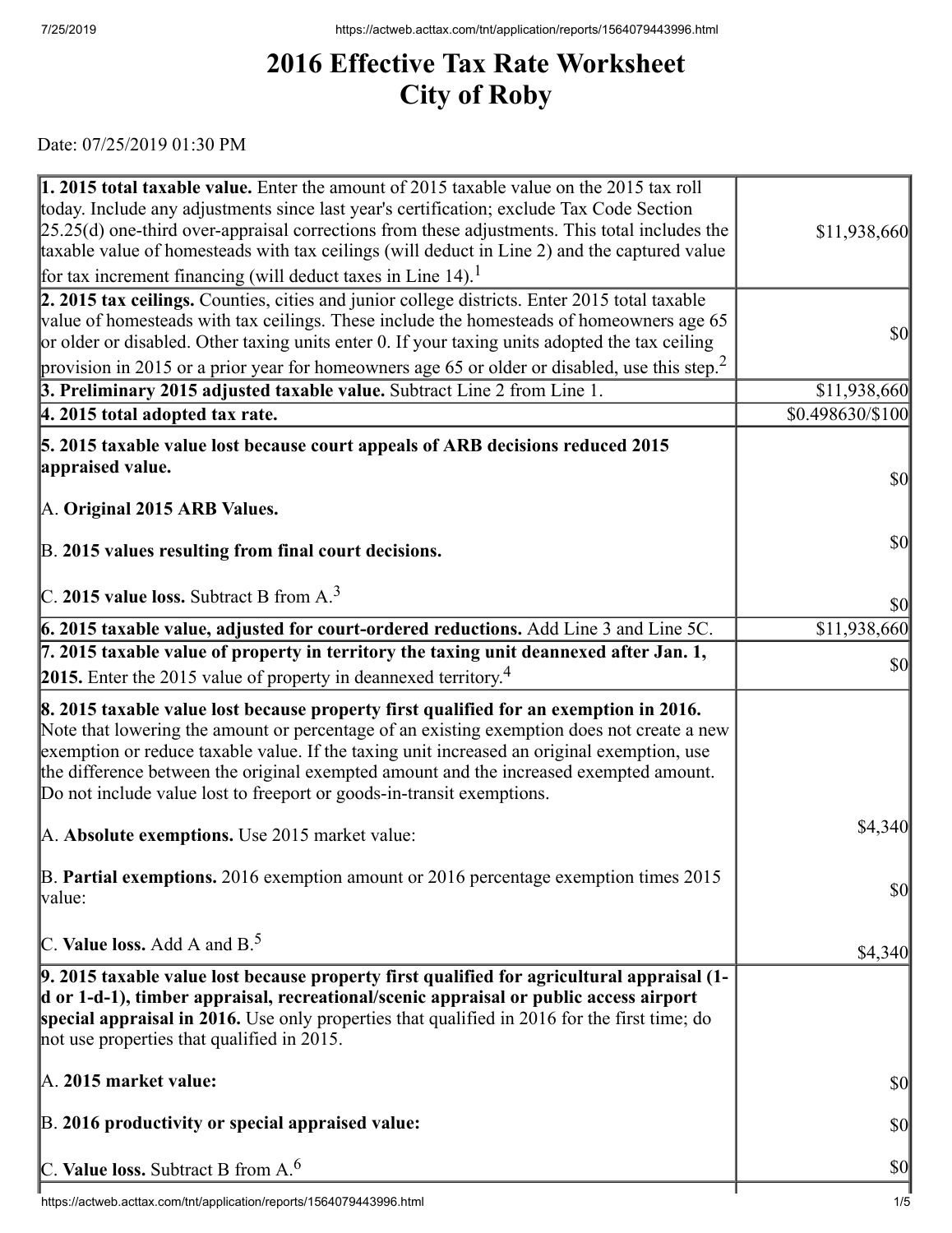7/25/2019 https://actweb.acttax.com/tnt/application/reports/1564079443996.html

| 10. Total adjustments for lost value. Add lines 7, 8C and 9C.                                                                                                                                                                                                                                                                                                                                                                                                                                                                                                                                                                                                                                                      | \$4,340             |
|--------------------------------------------------------------------------------------------------------------------------------------------------------------------------------------------------------------------------------------------------------------------------------------------------------------------------------------------------------------------------------------------------------------------------------------------------------------------------------------------------------------------------------------------------------------------------------------------------------------------------------------------------------------------------------------------------------------------|---------------------|
| 11. 2015 adjusted taxable value. Subtract Line 10 from Line 6.                                                                                                                                                                                                                                                                                                                                                                                                                                                                                                                                                                                                                                                     | \$11,934,320        |
| 12. Adjusted 2015 taxes. Multiply Line 4 by Line 11 and divide by \$100.                                                                                                                                                                                                                                                                                                                                                                                                                                                                                                                                                                                                                                           | \$59,508            |
| 13. Taxes refunded for years preceding tax year 2015. Enter the amount of taxes refunded<br>by the taxing unit for tax years preceding tax year 2015. Types of refunds include court<br>decisions, Tax Code Section 25.25(b) and (c) corrections and Tax Code Section 31.11<br>payment errors. Do not include refunds for tax year 2015. This line applies only to tax years<br>preceding tax year $2015.7$                                                                                                                                                                                                                                                                                                        | <b>\$0</b>          |
| 14. Taxes in tax increment financing (TIF) for tax year 2015. Enter the amount of taxes<br>paid into the tax increment fund for a reinvestment zone as agreed by the taxing unit. If the<br>taxing unit has no 2016 captured appraised value in Line 16D, enter $0.8$                                                                                                                                                                                                                                                                                                                                                                                                                                              | $\vert \$\{0}\vert$ |
| 15. Adjusted 2015 taxes with refunds and TIF adjustment. Add Lines 12 and 13, subtract<br>Line $14.9$                                                                                                                                                                                                                                                                                                                                                                                                                                                                                                                                                                                                              | \$59,508            |
| <b>16. Total 2016 taxable value on the 2016 certified appraisal roll today.</b> This value<br>includes only certified values and includes the total taxable value of homesteads with tax<br>ceilings (will deduct in Line 18). These homesteads include homeowners age 65 or older or<br>disabled. <sup>10</sup>                                                                                                                                                                                                                                                                                                                                                                                                   |                     |
| A. Certified values:                                                                                                                                                                                                                                                                                                                                                                                                                                                                                                                                                                                                                                                                                               | \$12,911,800        |
| B. Counties: Include railroad rolling stock values certified by the Comptroller's office:                                                                                                                                                                                                                                                                                                                                                                                                                                                                                                                                                                                                                          | <b>\$0</b>          |
| C. Pollution control exemption: Deduct the value of property exempted for the current tax<br>year for the first time as pollution control property:                                                                                                                                                                                                                                                                                                                                                                                                                                                                                                                                                                | $\vert \$\{0}\vert$ |
| $\vert$ D. Tax increment financing: Deduct the 2016 captured appraised value of property taxable<br>by a taxing unit in a tax increment financing zone for which the 2016 taxes will be deposited<br>into the tax increment fund. Do not include any new property value that will be included in<br>Line 21 below. <sup>11</sup>                                                                                                                                                                                                                                                                                                                                                                                   | $\vert \$\{0}\vert$ |
| E. Total 2016 value. Add A and B, then subtract C and D.                                                                                                                                                                                                                                                                                                                                                                                                                                                                                                                                                                                                                                                           | \$12,911,800        |
|                                                                                                                                                                                                                                                                                                                                                                                                                                                                                                                                                                                                                                                                                                                    |                     |
| $\vert$ 17. Total value of properties under protest or not included on certified appraisal roll. <sup>12</sup><br>$\mathbb A$ . 2016 taxable value of properties under protest. The chief appraiser certifies a list of<br>properties still under ARB protest. The list shows the appraisal district's value and the<br>taxpayer's claimed value, if any, or an estimate of the value if the taxpayer wins. For each of<br>the properties under protest, use the lowest of these values. Enter the total value. <sup>13</sup>                                                                                                                                                                                      | <b>\$0</b>          |
| B. 2016 value of properties not under protest or included on certified appraisal roll.<br>The chief appraiser gives taxing units a list of those taxable properties that the chief<br>appraiser knows about, but are not included in the appraisal roll certification. These<br>properties also are not on the list of properties that are still under protest. On this list of<br>properties, the chief appraiser includes the market value, appraised value and exemptions for<br>the preceding year and a reasonable estimate of the market value, appraised value and<br>exemptions for the current year. Use the lower market, appraised or taxable value (as<br>appropriate). Enter the total value. $^{14}$ | <b>\$0</b>          |
| C. Total value under protest or not certified: Add A and B.                                                                                                                                                                                                                                                                                                                                                                                                                                                                                                                                                                                                                                                        |                     |
|                                                                                                                                                                                                                                                                                                                                                                                                                                                                                                                                                                                                                                                                                                                    |                     |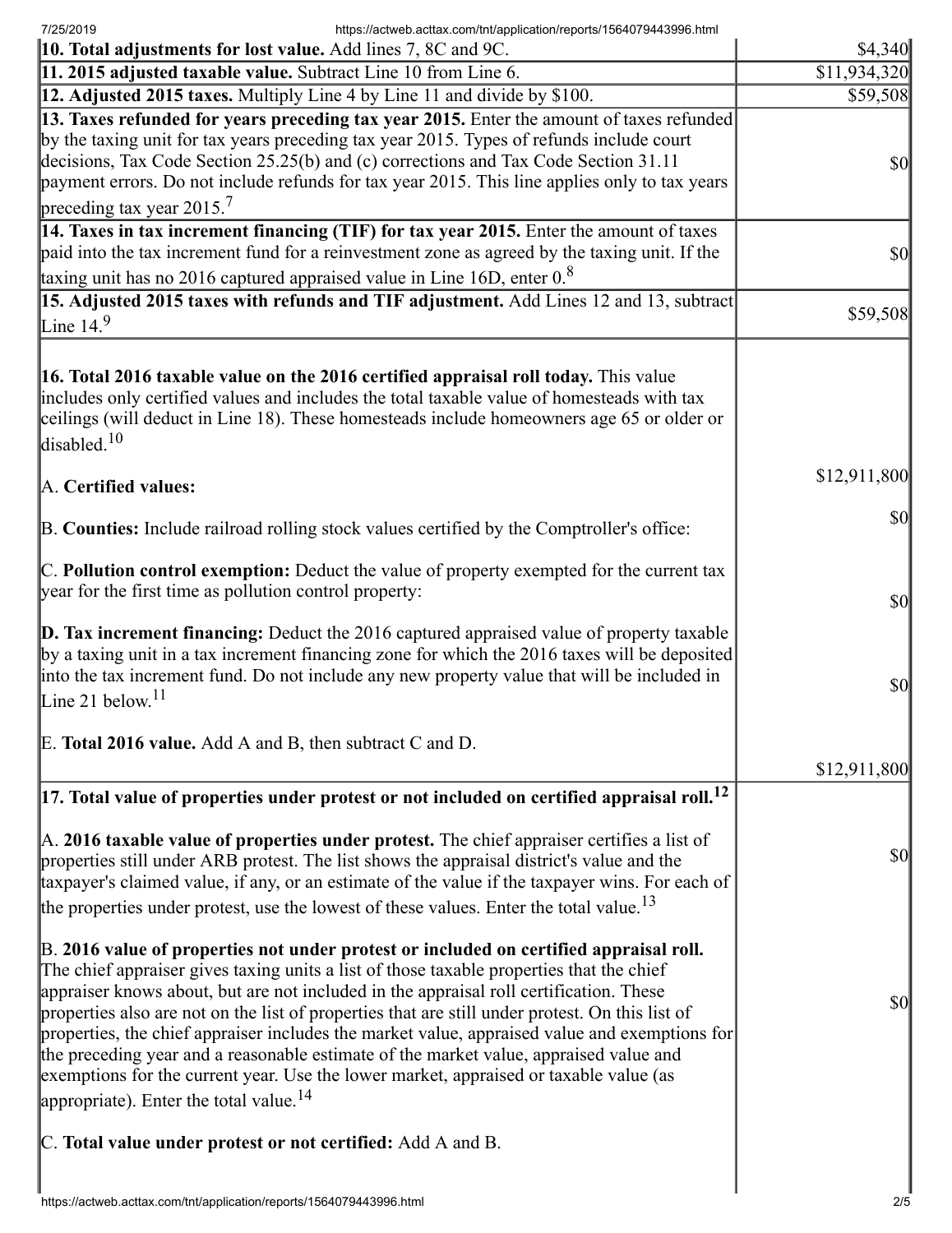|                                                                                                                                                                                                                                                                                                                                                                                                                                                                                                                                                                                                                                              | $\frac{1}{2}$    |
|----------------------------------------------------------------------------------------------------------------------------------------------------------------------------------------------------------------------------------------------------------------------------------------------------------------------------------------------------------------------------------------------------------------------------------------------------------------------------------------------------------------------------------------------------------------------------------------------------------------------------------------------|------------------|
| 18. 2016 tax ceilings. Counties, cities and junior colleges enter 2016 total taxable value of<br>homesteads with tax ceilings. These include the homesteads of homeowners age 65 or older<br>or disabled. Other taxing units enter 0. If your taxing units adopted the tax ceiling provision<br>$\left  \text{in } 2015 \text{ or a prior year for home owners age } 65 \text{ or older or disabled, use this step.} \right ^{15}$                                                                                                                                                                                                           | <b>\$0</b>       |
| 19. 2016 total taxable value. Add Lines 16E and 17C. Subtract Line 18.                                                                                                                                                                                                                                                                                                                                                                                                                                                                                                                                                                       | \$12,911,800     |
| 20. Total 2016 taxable value of properties in territory annexed after Jan. 1, 2015.<br>Include both real and personal property. Enter the 2016 value of property in territory<br>$\lvert$ annexed. <sup>16</sup>                                                                                                                                                                                                                                                                                                                                                                                                                             | $\frac{1}{2}$    |
| 21. Total 2016 taxable value of new improvements and new personal property located<br>in new improvements. New means the item was not on the appraisal roll in 2015. An<br>improvement is a building, structure, fixture or fence erected on or affixed to land. New<br>additions to existing improvements may be included if the appraised value can be<br>determined. New personal property in a new improvement must have been brought into the<br>taxing unit after Jan. 1, 2015, and be located in a new improvement. New improvements do<br>include property on which a tax abatement agreement has expired for $2016$ . <sup>17</sup> | \$82,780         |
| 22. Total adjustments to the 2016 taxable value. Add Lines 20 and 21.                                                                                                                                                                                                                                                                                                                                                                                                                                                                                                                                                                        | \$82,780         |
| 23. 2016 adjusted taxable value. Subtract Line 22 from Line 19.                                                                                                                                                                                                                                                                                                                                                                                                                                                                                                                                                                              | \$12,829,020     |
| 24. 2016 effective tax rate. Divide Line 15 by Line 23 and multiply by $$100.18$                                                                                                                                                                                                                                                                                                                                                                                                                                                                                                                                                             | \$0.463854/\$100 |
| 25. COUNTIES ONLY. Add together the effective tax rates for each type of tax the county<br>levies. The total is the 2016 county effective tax rate. <sup>19</sup>                                                                                                                                                                                                                                                                                                                                                                                                                                                                            |                  |

A county, city or hospital district that adopted the additional sales tax in November 2015 or in May 2016 must adjust its effective tax rate. The Additional Sales Tax Rate Worksheet sets out this adjustment. Do not forget to complete the Additional Sales Tax Rate Worksheet if the taxing unit adopted the additional sales tax on these dates.

<sup>1</sup>Tex. Tax Code Section  $26.012(14)$ <sup>2</sup>Tex. Tax Code Section  $26.012(14)$  $3$ Tex. Tax Code Section 26.012(13)  $4$ Tex. Tax Code Section 26.012(15)  $5$ Tex. Tax Code Section 26.012(15)  ${}^{6}$ Tex. Tax Code Section 26.012(15)  $7$ Tex. Tax Code Section 26.012(13)  ${}^{8}$ Tex. Tax Code Section 26.03(c)  $^{9}$ Tex. Tax Code Section 26.012(13)  $10$ Tex. Tax Code Section 26.012(15)  $11$ Tex. Tax Code Section 26.03(c) <sup>12</sup>Tex. Tax Code Section  $26.01(c)$ <sup>13</sup>Tex. Tax Code Section 26.04 and 26.041 <sup>14</sup>Tex. Tax Code Section 26.04 and 26.041  $15$ Tex. Tax Code Section 26.012(6)  $16$ Tex. Tax Code Section 26.012(17) <sup>17</sup>Tex. Tax Code Section  $26.012(17)$  $18$ Tex. Tax Code Section 26.04(c)  $19$ Tex. Tax Code Section 26.04(d)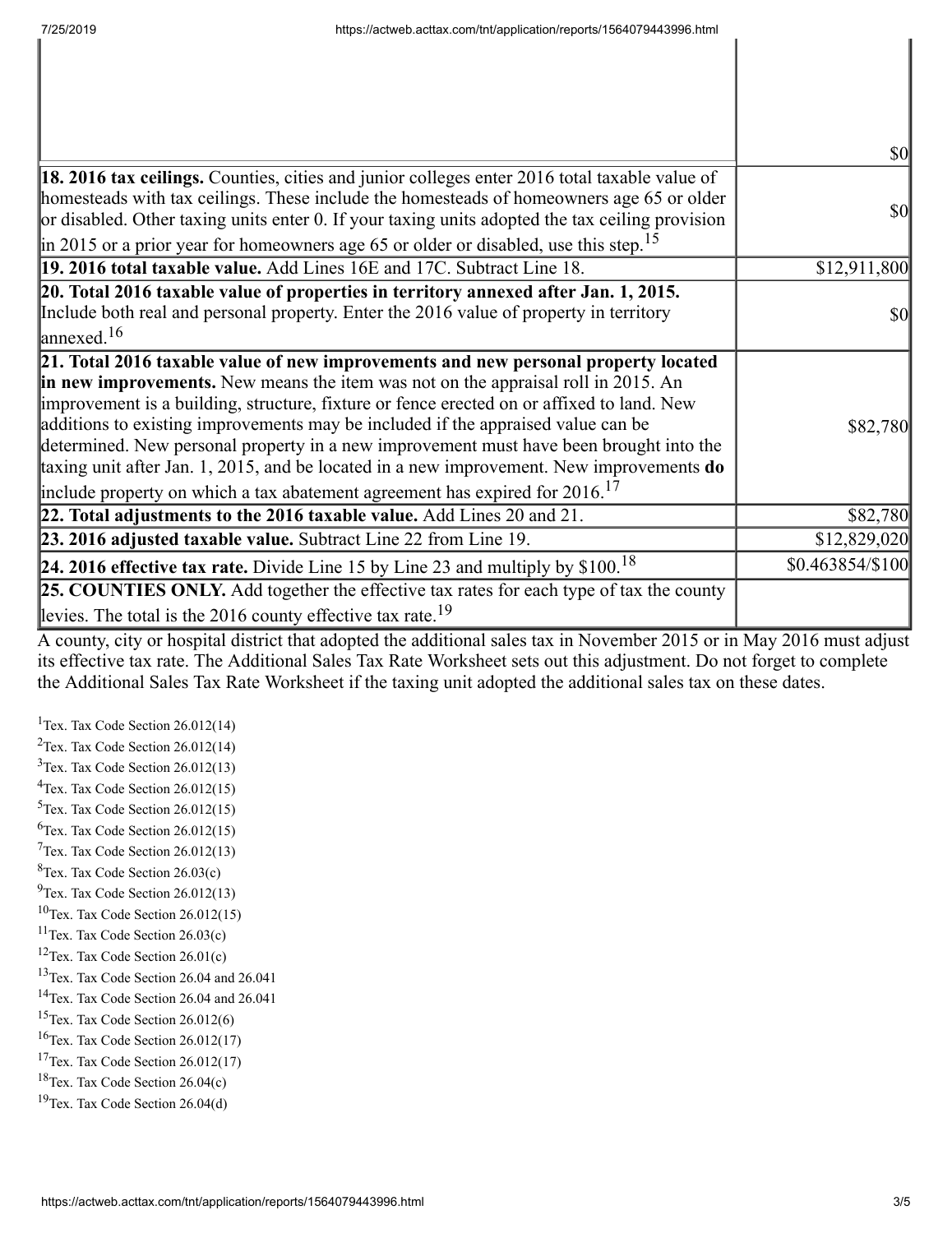## **2016 Rollback Tax Rate Worksheet City of Roby**

Date: 07/25/2019

| 26. 2015 maintenance and operations (M&O) tax rate.                                                                                                                                                                                                                                                                                                                                                                                                                                                                                                                                                                                                                     | \$0.498630/\$100  |
|-------------------------------------------------------------------------------------------------------------------------------------------------------------------------------------------------------------------------------------------------------------------------------------------------------------------------------------------------------------------------------------------------------------------------------------------------------------------------------------------------------------------------------------------------------------------------------------------------------------------------------------------------------------------------|-------------------|
| $[27. 2015$ adjusted taxable value. Enter the amount from Line 11.                                                                                                                                                                                                                                                                                                                                                                                                                                                                                                                                                                                                      | \$11,934,320      |
| 28. 2015 M&O taxes.                                                                                                                                                                                                                                                                                                                                                                                                                                                                                                                                                                                                                                                     |                   |
|                                                                                                                                                                                                                                                                                                                                                                                                                                                                                                                                                                                                                                                                         |                   |
| A. Multiply Line 26 by Line 27 and divide by \$100.                                                                                                                                                                                                                                                                                                                                                                                                                                                                                                                                                                                                                     | \$59,508          |
| B. Cities, counties and hospital districts with additional sales tax: Amount of additional<br>sales tax collected and spent on M&O expenses in 2015. Enter amount from full year's sales<br>tax revenue spent for M&O in 2015 fiscal year, if any. Other taxing units enter 0. Counties<br>exclude any amount that was spent for economic development grants from the amount of<br>sales tax spent.                                                                                                                                                                                                                                                                     | $\frac{1}{2}$     |
| C. Counties: Enter the amount for the state criminal justice mandate. If second or later year,<br>the amount is for increased cost above last year's amount. Other taxing units enter 0.                                                                                                                                                                                                                                                                                                                                                                                                                                                                                | $\frac{1}{2}$     |
| D. Transferring function: If discontinuing all of a department, function or activity and<br>transferring it to another taxing unit by written contract, enter the amount spent by the taxing<br>unit discontinuing the function in the 12 months preceding the month of this calculation. If<br>the taxing unit did not operate this function for this 12-month period, use the amount spent<br>in the last full fiscal year in which the taxing unit operated the function. The taxing unit<br>discontinuing the function will subtract this amount in H below. The taxing unit receiving<br>the function will add this amount in H below. Other taxing units enter 0. | $\frac{1}{2}$     |
| E. Taxes refunded for years preceding tax year 2015: Enter the amount of M&O taxes<br>refunded in the preceding year for taxes before that year. Types of refunds include court<br>decisions, Tax Code Section 25.25(b) and (c) corrections and Tax Code Section 31.11<br>payment errors. Do not include refunds for tax year 2015. This line applies only to tax years<br>$\beta$ preceding tax year 2015.                                                                                                                                                                                                                                                             | $\frac{1}{2}$     |
| <b>F. Enhanced indigent health care expenditures:</b> Enter the increased amount for the current<br>year's enhanced indigent health care expenditures above the preceding tax year's enhanced<br>indigent health care expenditures, less any state assistance.                                                                                                                                                                                                                                                                                                                                                                                                          | <b>\$0</b>        |
| G. Taxes in TIF: Enter the amount of taxes paid into the tax increment fund for a<br>reinvestment zone as agreed by the taxing unit. If the taxing unit has no 2016 captured<br>appraised value in Line 16D, enter 0.                                                                                                                                                                                                                                                                                                                                                                                                                                                   | <b>\$0</b>        |
| <b>H. Adjusted M&amp;O Taxes.</b> Add A, B, C, E and F. For unit with D, subtract if discontinuing<br>function and add if receiving function. Subtract G.                                                                                                                                                                                                                                                                                                                                                                                                                                                                                                               | \$59,508          |
| 29. 2016 adjusted taxable value. Enter Line 23 from the Effective Tax Rate Worksheet.                                                                                                                                                                                                                                                                                                                                                                                                                                                                                                                                                                                   | \$12,829,020      |
| 30. 2016 effective maintenance and operations rate. Divide Line 28H by Line 29 and<br>multiply by $$100$ .                                                                                                                                                                                                                                                                                                                                                                                                                                                                                                                                                              | $$0.463854\%100$  |
| 31. 2016 rollback maintenance and operation rate. Multiply Line 30 by 1.08.                                                                                                                                                                                                                                                                                                                                                                                                                                                                                                                                                                                             | $$0.500962/\$100$ |
| 32. Total 2016 debt to be paid with property taxes and additional sales tax revenue.<br>"Debt" means the interest and principal that will be paid on debts that:<br>$(1)$ are paid by property taxes,                                                                                                                                                                                                                                                                                                                                                                                                                                                                   |                   |

https://actweb.acttax.com/tnt/application/reports/1564079443996.html 4/5